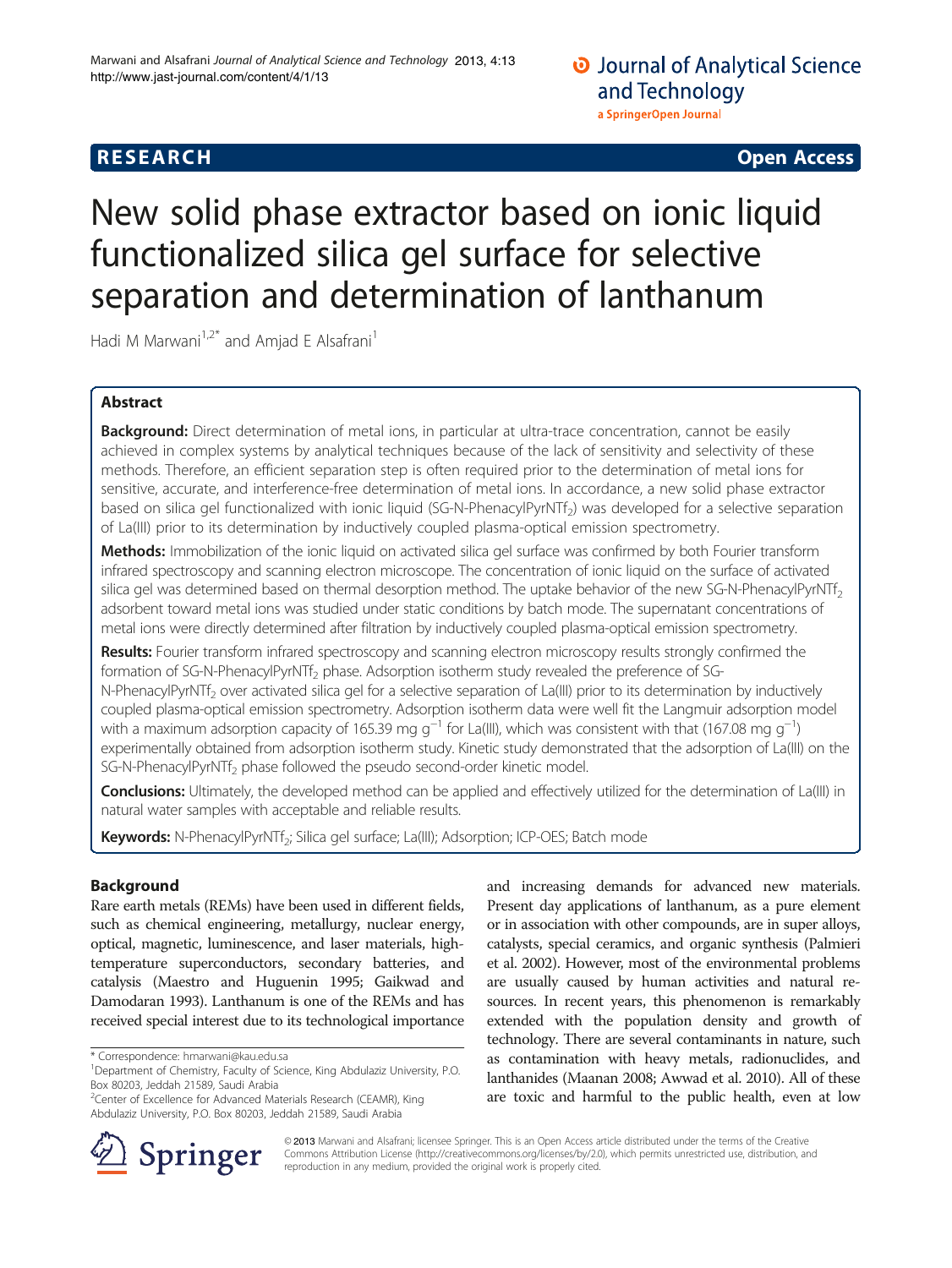concentration level (Cui et al. [2007\)](#page-8-0). Thus, the most convenient way to overcome these problems is to apply selective extraction techniques, particularly when they exist at ultra-trace concentration level in complex matrix (Zang et al. [2010\)](#page-9-0).

Various extraction techniques were implemented for the quantitative determination of trace metal ions, including liquid-liquid extraction (Khajeh [2011](#page-9-0); Farajzadeh et al. [2009\)](#page-8-0), coprecipitation (Komjarova and Blust [2006](#page-9-0); Soylak and Erdogan [2006](#page-9-0); Saracoglu et al. [2006\)](#page-9-0), ion exchange (Tao and Fang [1998\)](#page-9-0), cloud point extraction (Manzoori et al. [2007](#page-9-0); Safavi et al. [2004](#page-9-0)), and solid-phase extraction (Zhang et al. [2012;](#page-9-0) Marahel et al. [2011;](#page-9-0) Duran et al. [2007\)](#page-8-0). Recently, solid-phase extraction (SPE) has been widely used as a separation tool for the speciation of metal ions in environmental samples and has received much attention because of its advantages, such as absence of emulsion, high enrichment factor, disposal cost due to low consumption of reagent, and more importantly environment-friendly (Aydin and Soylak [2007](#page-8-0); Simpson [2000](#page-9-0)). Nevertheless, the main limitation of SPE is the lack of selectivity (Jal et al. [2004](#page-9-0)), which leads to high interference of the other existing species with the target metal ion. The choice of a proper adsorbent plays an important role in SPE because it can control the analytical parameters, such as selectivity, affinity, and capacity (Cai et al. [2003;](#page-8-0) Dean [1998\)](#page-8-0). Hence, different surface modification methods have been applied to classical SPE adsorbents (such as silica (Shin and Choi [2009\)](#page-9-0) and polymer (Qiao et al. [2012\)](#page-9-0)) in order to increase the selectivity.

Room-temperature ionic liquids (RTILs) have several unique chemical and physical properties which make it useful for wide applications in organic chemistry, inorganic chemistry, electrochemistry, and analytical chemistry (Zhao [2006](#page-9-0); Vidal et al. [2012\)](#page-9-0). RTILs have good thermal stability, negligible vapor pressure, tunable viscosity and miscibility with water, high conductivity, and high heat capacity (Handy [2005](#page-9-0); Koel [2009](#page-9-0)). In addition, extraction and separation techniques applying solid adsorbents modified with ionic liquids (ILs) have become very active fields in analytical chemistry (Anderson et al. [2006](#page-8-0)). ILs can be immobilized on the surface of solid supports for additional applications as solid phase extractors of metal ions from their matrices or aqueous solutions (Mahmoud and Al-Bishri [2011](#page-9-0)). They have been immobilized on multiwalled carbon nanotubes (Wang et al. [2008\)](#page-9-0), nanosilica (Mahmoud [2011](#page-9-0); Mahmoud and Al-Bishri [2011](#page-9-0)), and silica gel (Ayata et al. [2011;](#page-8-0) Liang and Peng [2010](#page-9-0)). Silica gel (SG) adsorbents, as an example of inorganic solid phases, afford several advantages over organic solid phases, such as high porosity and hydrophilicity and ease of surface modification (Ngeontae et al. [2009](#page-9-0); Quang et al. [2012](#page-9-0)). However,

research studies were little in the abovementioned field of the applications of supported ionic liquid phases.

In accordance, a solid phase extractant (SG-N-Phen $acyIPyrNTf<sub>2</sub>$  was developed based on a hybrid combination of the hydrophobic character of newly synthesized ionic liquid with SG properties, without the need for partition treatment by chelating compounds. Both Fourier transform infrared (FT-IR) spectroscopy and scanning electron microscope (SEM) confirmed the formation of the resulted SG-N-PhenacylPyrNTf<sub>2</sub> adsorbent. The selectivity of SG-N-PhenacylPyrNTf<sub>2</sub> toward different metal ions, including Co(II), Fe(II), Fe(III), La(III), and Ni(II) was investigated. The uptake behavior of the new SG-N-PhenacylPyrNTf<sub>2</sub> adsorbent toward La(III) was evaluated under batch conditions. Adsorption isotherm data were well fit with the Langmuir adsorption model, strongly supporting that the adsorption process was mainly monolayer on a homogeneous adsorbent surface. Kinetic study also demonstrated that the adsorption of La(III) on the SG-N-PhenacylPyrNTf<sub>2</sub> phase obeyed the pseudo second-order kinetic model. The proposed method was ultimately applied to real water samples with satisfactory results.

# Experimental details

#### Chemicals and reagents

All reagents used were of high purity and of analytical reagent grade, and doubly distilled deionized water was used throughout experiments. N-phenacylpyridinium bromide (N-PhenacylPyrBr), bis(trifluoromethane)sulfonimide lithium (LiNTf<sub>2</sub>), ethyl alcohol (Et-OH), and diethyl ether were purchased from Sigma-Aldrich (Milwaukee, WI, USA). SG  $(SiO<sub>2</sub>)$ , particle size 10 to 20 nm) with purity of 99.5% was also obtained from Sigma-Aldrich. Lanthanum nitrate [La  $(NO<sub>3</sub>)<sub>3</sub>$ ] and stock standard solutions of 1,000 mg L<sup>-1</sup> of Co(II), Fe(II), Fe(III), and Ni(II) were purchased from Sigma-Aldrich.

# Preparation of the new solid phase extractor Preparation of N-PhenacylPyrNTf<sub>2</sub> ionic liquid

 $N$ -PhenacylPyr $NTf_2$  ionic liquid was prepared according to previously reported standard method by Marwani (Marwani [2013](#page-9-0); [2010\)](#page-9-0). Specifically, an amount of 2 g N-PhenacylPyrBr was separately weighed and dissolved in 18.2 MΩ·cm distilled deionized water. The N-PhenacylPyrBr solution was then mixed with an equimolar amount of  $LiNTf<sub>2</sub>$ . The resultant reaction mixture was stirred for 2 h at room temperature, and the reaction resulted in two phases. The lower layer was separated and dried under vacuum overnight.

# Activation of SG

SG powder (25.0 g) was first activated by refluxing and stirring with 200 mL of 50%  $(v/v)$  concentrated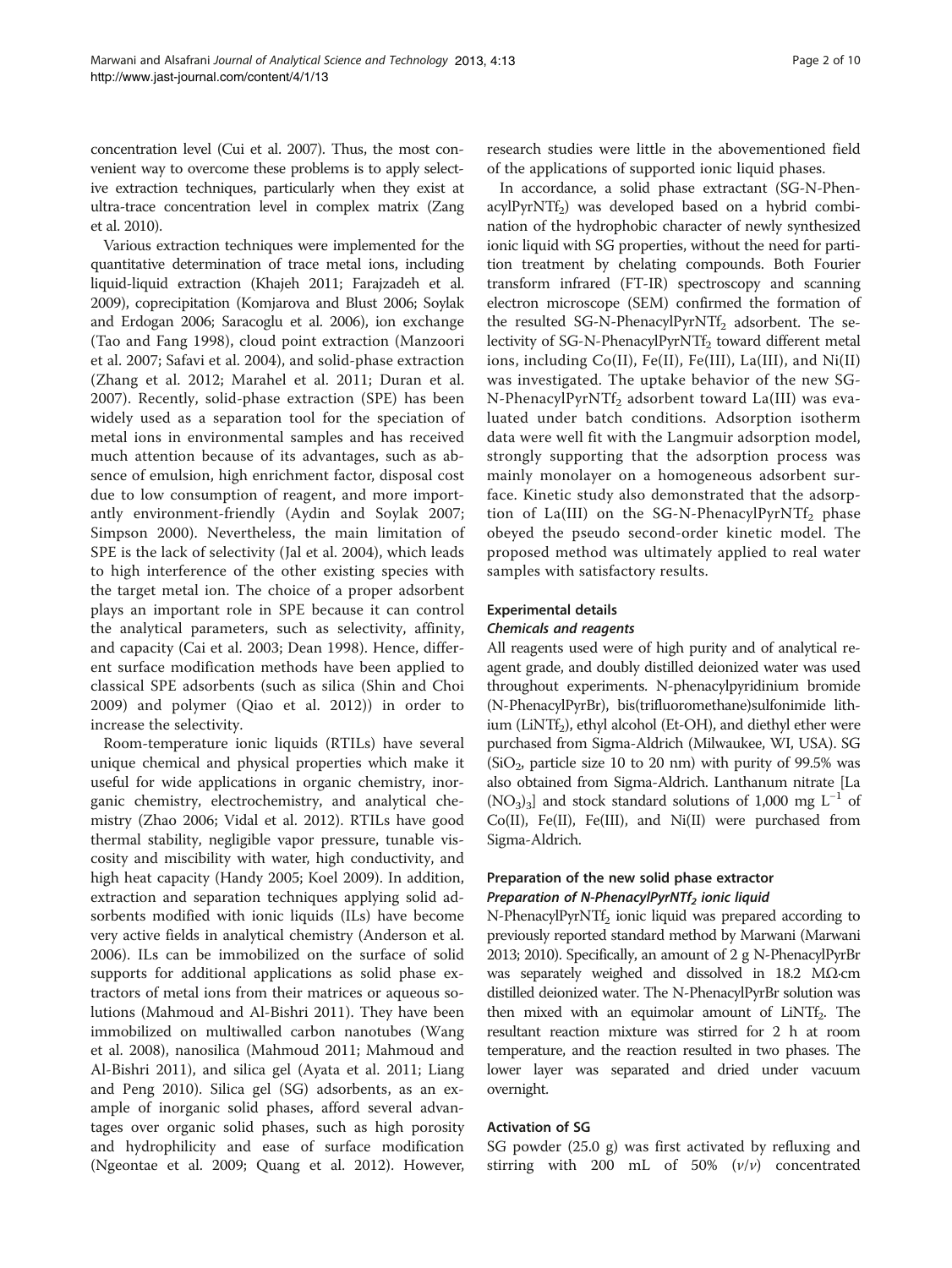hydrochloric acid solution for 8 h in order to remove metal oxide and nitrogenous impurity and to enhance the content of silanol groups on the SG surface. The activated SG powder was filtered, repeatedly washed with 18.2 MΩ·cm distilled deionized water until acid-free and oven dried at 120°C for 5 h to remove surface-adsorbed water.

# Synthesis of SG-N-PhenacylPyrNTf<sub>2</sub>

The preparation of SG-N-PhenacylPyrNTf<sub>2</sub> was based on the immobilization of ionic liquid (N-PhenacylPyrNTf<sub>2</sub>) on the surface of activated SG by a hybridization process of the hydrophobic character of ionic liquid with SG properties. An amount of 5 g activated SG was suspended in 100 mL ethyl alcohol, and 1 g N-PhenacylPyrNTf<sub>2</sub> was weighed, completely dissolved by warming in 50 mL ethyl alcohol and added to the activated SG suspension. The reaction mixture was stirred at 60°C for 12 h. The newly modified SG-N-PhenacylPyrNTf<sub>2</sub> phase was filtered and washed with 50 mL ethyl alcohol on three portions followed by doubly distilled deionized water and diethyl ether. The SG-N-PhenacylPyrNTf<sub>2</sub> adsorbent was then allowed to dry in an oven at 80°C for 5 h and kept in a desiccator for further use. The synthetic route of SG-N-PhenacylPyrNTf<sub>2</sub> is shown in Scheme 1.

# Batch procedure

In this study, the effect of solution pH, adsorption capacity determination, effect of contact time, and effect of coexisting ions were investigated under static conditions by batch mode. For the effect of pH on the selectivity of SG-N-PhenacylPyrNTf<sub>2</sub> toward selected metal ions, standard solutions of 2 mg  $L^{-1}$  of each metal ion were prepared and adjusted to pH values ranging from 1.0 to 9.0, except for Fe(II) and Fe(III), with a series of buffer solutions, 0.2 mol L−<sup>1</sup> HCl/KCl for pH 1.0 and 2.0, 0.1 mol  $L^{-1}$  CH<sub>3</sub>COOH/CH<sub>3</sub>COONa for pH 3.0 to 6.0, and 0.1 mol  $L^{-1}$  Na<sub>2</sub>HPO<sub>4</sub>/HCl for pH 7.0 to 9.0. Both Fe(II) and Fe(III) were prepared at the same concentration as above but were only studied with buffer solutions at pH values ranging from 1.0 to 4.0 in order to avoid any precipitation with buffer solutions at pH 5.0 to 9.0. Each standard solution was individually mixed with 20 mg of dry SG-N-PhenacylPyrNTf<sub>2</sub> phase. All mixtures were shaken vigorously at room temperature for 1 h to facilitate adsorption of the metal ions onto the SG-N-PhenacylPyrNTf<sub>2</sub>. The supernatant concentration of metal ions was determined directly by inductively coupled plasma-optical emission spectrometry (ICP-OES) after filtration. For the study of La(III) adsorption capacity, standard solutions of 0, 5, 10, 20, 30, 40, 60, 80, 100, 125, 150, 200, and 500 mg  $L^{-1}$  were prepared as above, adjusted to the optimum pH value of 6.0 with the buffered aqueous solution (0.1 mol  $L^{-1}$  CH<sub>3</sub>COOH/

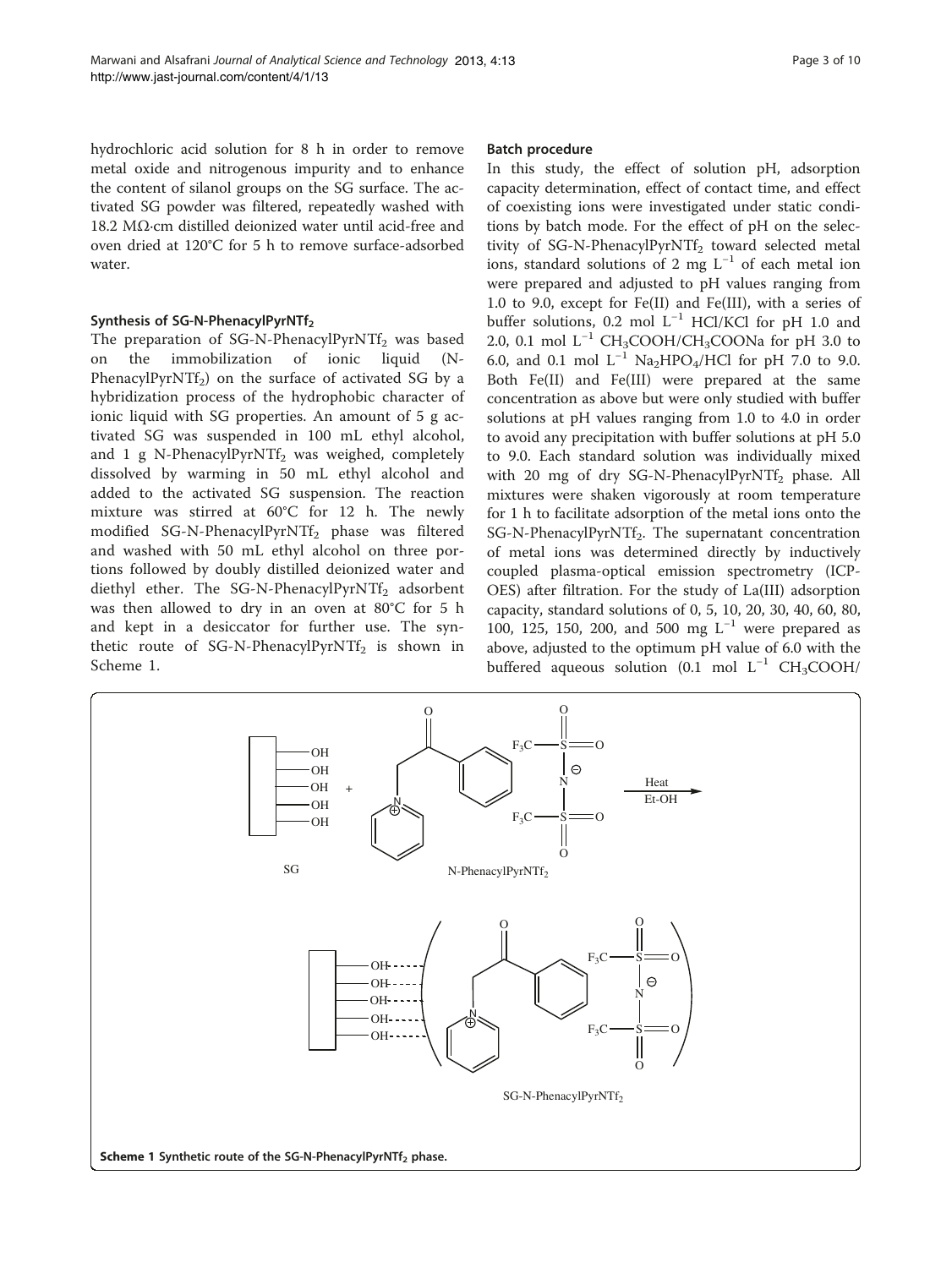$CH<sub>3</sub>COONa$ ) and individually mixed with 20 mg SG-N -PhenacylPyrNTf<sub>2</sub>. The mixtures were mechanically shaken for 1 h at room temperature. In addition, the effect of shaking time on the La(III) uptake capacity was studied under the same batch conditions but at different equilibrium periods (2.5, 5, 10, 20, 30, 40, 50, and 60 min).

#### Methods

FT-IR spectra were recorded before and after modification of the SG phase on Perkin Elmer spectrum 100 series FT-IR spectrometer (Beaconsfield, Bucks, UK) in the range 4,000 to 600 cm−<sup>1</sup> . A Jenway model 3505 laboratory pH meter (CamLab, Cambridgeshire, UK) was employed for the pH measurements and was calibrated with standard buffer solutions. Surface morphologies of SG before and after modification were investigated by SEM on a field emission scanning electron microscope (QUANT FEG 450, Amsterdam, Netherlands). The microscope was operated at an accelerating voltage of 15 kV. Thermolyne 47900 furnace was used to determine the millimoles per gram surface coverage value of  $SG-N-PhenacyIPvrNTf<sub>2</sub> surface by$ thermal desorption analysis. ICP-OES measurements were acquired with the use of a Perkin Elmer ICP-OES model Optima 4100 DV, Shelton, CT, USA. The ICP-OES instrument was optimized daily before measurement and operated as recommended by the manufacturers. The ICP-OES spectrometer was used with the following parameters: FR power, 1,300 kW; frequency, 27.12 MHz; demountable quartz torch, Ar/Ar/Ar; plasma gas (Ar) flow, 15.0 L min−<sup>1</sup> ; auxiliary gas (Ar) flow, 0.2 L min−<sup>1</sup> ; nebulizer gas (Ar) flow, 0.8 L min−<sup>1</sup> ; nebulizer pressure, 2.4 bar; glass spray chamber according to Scott (Ryton), sample pump flow rate, 1.5 mL min−<sup>1</sup> ; integration time, 3 s; replicates, 3; and wavelength range of monochromator 165 to 460 nm. The wavelengths selected for the determination of Fe(II and III), Ni(II), Co(II), and La(III) were 238.204, 231.604, 228.616, and 348.902 nm, respectively.

#### Results and discussion

#### Determination of the surface coverage value of the SG-N-PhenacylPyrNTf<sub>2</sub> phase

An amount of 100 mg SG-N-PhenacylPyrNTf<sub>2</sub> adsorbent was weighed in a dry porcelain crucible. The weighed amount was then gradually heated into a furnace from 50°C to 700°C, and the ignited phase was kept at this temperature for 1 h. The remaining SG-N-PhenacylPyrNTf<sub>2</sub> phase was left to cool inside the furnace and then transferred to a desiccator. The weight loss of hydrophobic ionic liquid was determined by the difference in sample masses before and after the process of thermal desorption. Based on thermal desorption method, the concentration of N-PhenacylPyrNTf<sub>2</sub> was determined to be 0.38 mmol  $g^{-1}$  on the surface of activated SG.

#### FT-IR and SEM characterization of SG-N-PhenacylPyrNTf<sub>2</sub>

In order to emphasize the immobilization of the N-PhenacylPyrNTf<sub>2</sub> on activated SG surface, activated SG and SG-N-PhenacylPyrNTf<sub>2</sub> were evaluated by FT-IR spectroscopy. FT-IR spectrum of newly modified adsorbent shows spectral changes that are related to both N-PhenacylPyrNTf<sub>2</sub> and activated SG phases, confirming the formation of the new physically modified SG-N-PhenacylPyrNTf<sub>2</sub> phase. The band observed at 1,347 cm−<sup>1</sup> , as displayed in Figure 1, was assigned to stretching vibrations of  $(NSO<sub>2</sub>)$  bonds. Other characteristic bands of the SG-N-PhenacylPyrNTf<sub>2</sub> adsorbent appeared at the position of about 1,644 cm<sup>-1</sup> for (C=C) and 1,713 cm<sup>-1</sup> for (C=O). Two absorption peaks also appeared at 2,900 and 3,013  $cm^{-1}$  which could be attributed to (-C–H) and (=C–H), respectively.

The formation of SG-N-PhenacylPyrNTf<sub>2</sub> phase was not only confirmed by FT-IR measurements but was also supported by taking SEM images of the activated silica gel and SG-N-PhenacylPyrNTf<sub>2</sub>, as shown in Figure [2](#page-4-0). Figure [2](#page-4-0) displays a pronounced and characterized change of the surface morphology of activated SG as a result of the N-PhenacylPyrNTf<sub>2</sub> immobilization on the surface of activated SG. It can be clearly observed that the activated SG particles were collected in aggregate forms and completely covered with N-PhenacylPyrNTf<sub>2</sub>. In addition, it is interesting to note that the particles of SG-N-PhenacylPyrNTf<sub>2</sub> (Figure [2](#page-4-0)B) are individually distributed in uniform and homogeneous shapes as compared to that of the activated SG (Figure [2](#page-4-0)A).

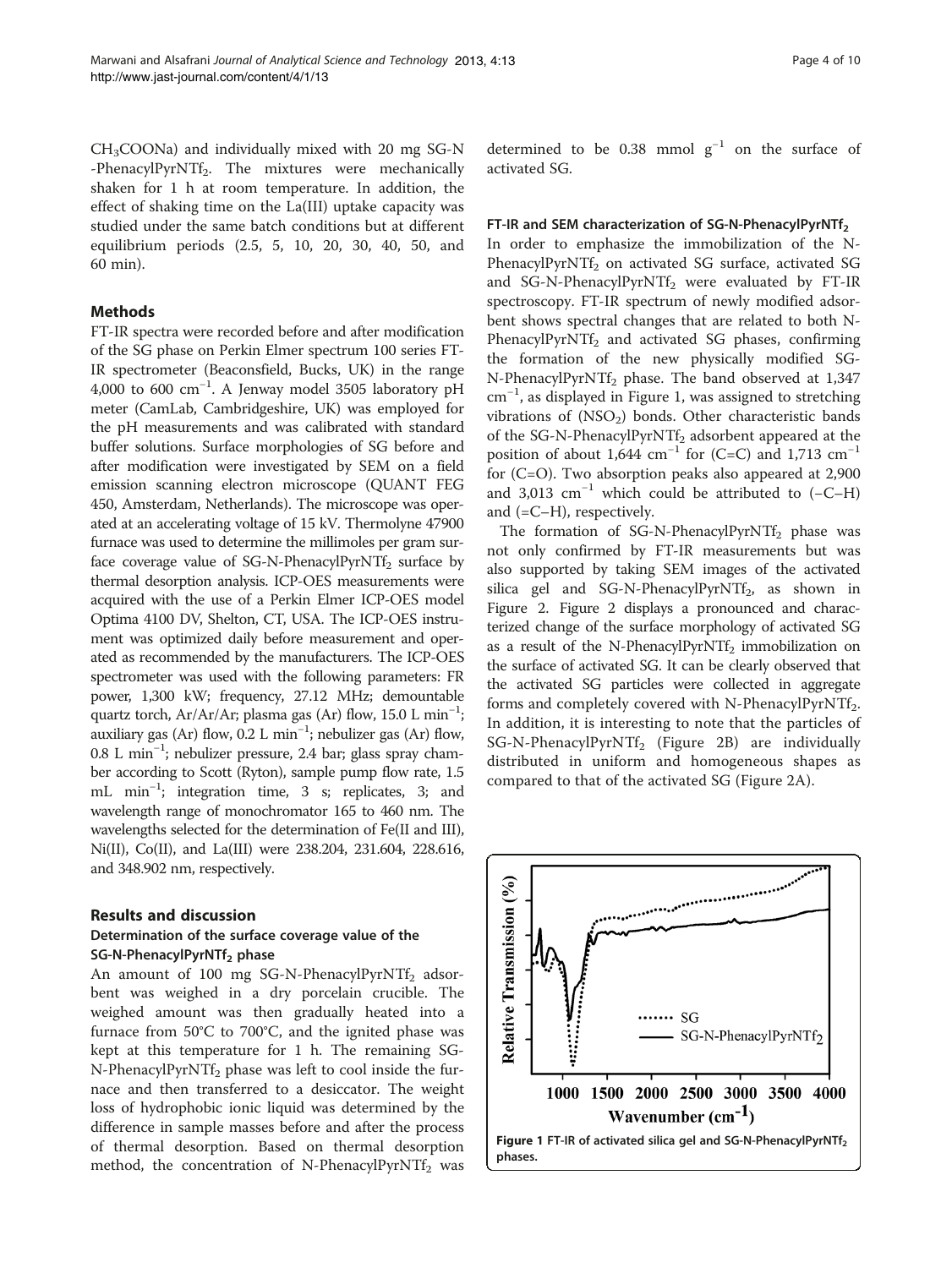<span id="page-4-0"></span>

#### Effect of pH and selectivity study

The acidity of solution plays an important role in the extraction of metal ions from different matrices. Therefore, the solution pH is the first parameter to be optimized. In order to evaluate the effect of pH on the adsorption of SG-N-PhenacylPyrNTf<sub>2</sub> toward Co(II), Fe(II), Fe(III), La(III), and Ni(II), pH values of the sample solution were studied in the range of 1.0 to 9.0 for all metal ions, except with Fe(II) and Fe(III) whose pH values were investigated in the range 1.0 to 4.0 in order to avoid any precipitation with buffer solutions at a pH value higher than 4.0. Selected metal ions of 2 mg  $L^{-1}$  were individually mixed with 20 mg SG-N-PhenacylPyrNTf<sub>2</sub> phase. All mixtures were mechanically shaken at room temperature for 1 h. Figure 3 depicts the effect of solution pH on the % extraction of selected metal ions. In general, it can be observed that there is an increase in % extraction of all metal ions with an increase in the pH. However, it is of interest to note that the highest % extraction is reached for La(III) among all metal ions included in this study. In addition, the selectivity of SG-



N-PhenacylPyrNTf<sub>2</sub> phase toward La(III) was found to be the most among all metal ions at pH value of 6.0.

The distribution coefficient was calculated for each metal ion at its optimum pH value for further confirmation of the selectivity of SG-N-PhenacylPyrNTf<sub>2</sub> phase toward La(III), as illustrated in Table 1. The distribution coefficient  $(K_d)$  corresponding to the character of a metal ion adsorbed by an adsorbent (mL g−<sup>1</sup> ) can be obtained from the following equation (Han et al. [2005\)](#page-8-0):

$$
K_{\rm d} = \frac{(C_{\rm i}-C_{\rm e})}{C_{\rm e}} \times \frac{V}{m} \tag{1}
$$

where  $C_i$  and  $C_e$  correspond to initial and final concentrations (mg  $L^{-1}$ ), respectively, *V* donates the volume of solution (mL), and  $m$  refers to the mass of adsorbent (g). Results presented in Table 1 clearly indicated that La(III) had the greatest  $K_d$  value up to 2.50 × 10<sup>6</sup> mL g<sup>-1</sup> on the SG-N-PhenacylPyrNTf<sub>2</sub> adsorbent among all other metal ions even at their optimum pH values. These results strongly supported the finding that the selectivity of SG-N-PhenacylPyrNTf<sub>2</sub> was the most toward La(III).

The low % extraction of La(III) in the acidic medium could be ascribed to the presence of  $H^+$  ion competing with the La(III) ion for the adsorption sites of SG-N-PhenacylPyrNTf<sub>2</sub> phase. At high pH values, the negative charge produced on the surface of activated SG and incorporated donor atoms (N, O, and S) presented in the N-PhenacylPyrNTf<sub>2</sub>, as a result of the N-PhenacylPyrNTf<sub>2</sub>

Table 1 Selectivity study of 20 mg SG-N-PhenacylPyrNTf2 toward different metal ions

| Metal ion | Concentration (mg $L^{-1}$ ) | $q_e$ (mg g <sup>-1</sup> ) | $K_{\rm d}$ (mL g <sup>-1</sup> ) |
|-----------|------------------------------|-----------------------------|-----------------------------------|
| Co(II)    | 2.00                         | 0.54                        | 340.33                            |
| Fe(II)    | 2.00                         | 0.17                        | 93.36                             |
| Fe(III)   | 2.00                         | 1.65                        | 2410.32                           |
| La(III)   | 2.00                         | 2.50                        | $2.50 \times 10^{6}$              |
| Ni(II)    | 2.00                         | 0.55                        | 354.62                            |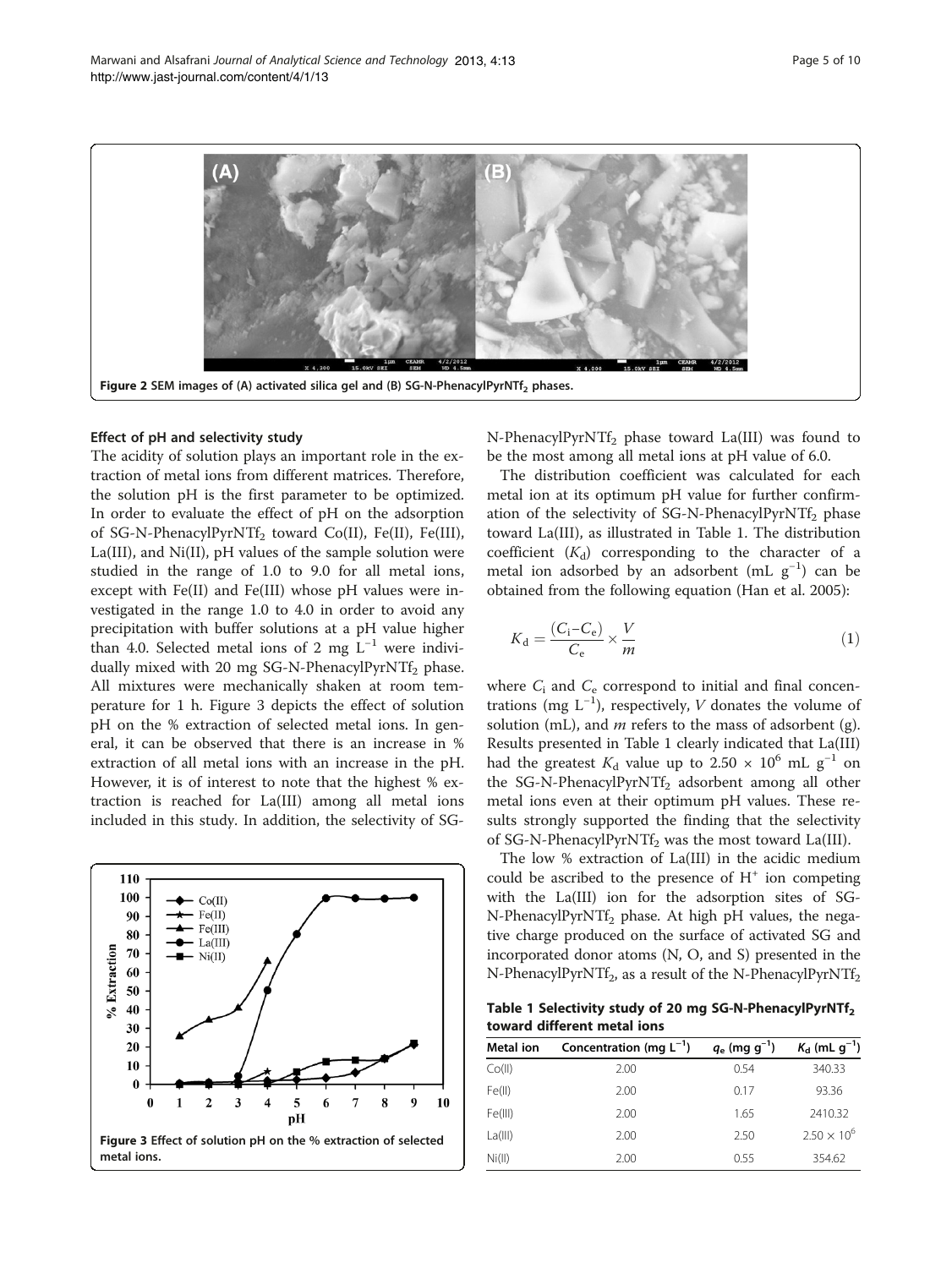immobilization on the activated SG, strongly attained the selective adsorption of SG-N-PhenacylPyrNTf<sub>2</sub> toward La (III). Thus, the highest selectivity of the SG-N-Phena $cylPyrNTf<sub>2</sub>$  phase toward La(III) may be attributed to electrostatic attraction or complex formation mechanism between SG-N-PhenacylPyrNTf<sub>2</sub> and La(III), as shown in Figure 4. Based on the above results, La(III) was selected among other metal ions for the study of other parameters controlling its maximum uptake on SG-N-Phenacyl-PyrNTf<sub>2</sub> under batch conditions and at the optimum pH value of 6.0.

#### Determination of La(III) adsorption capacity

To determine the loading capacity of SG-N-Phena $cvIPvrNTf<sub>2</sub>$ , 25 mL aliquots of a series of La(III) concentrations (0 to 500 mg  $L^{-1}$ ) were adjusted to pH 6.0, and the proposed separation procedure previously described above was applied. The amount of La(III) adsorbed at each concentration level was determined by ICP-OES. The adsorption profile of La(III) on 20 mg SG-N-PhenacylPyrNTf<sub>2</sub> was obtained by plotting the La(III)



concentration (mg  $L^{-1}$ ) versus milligrams of La(III) adsorbed per gram SG-N-PhenacylPyrNTf<sub>2</sub> (Figure 5). From adsorption isotherm study, the adsorption capacity of SG-N-PhenacylPyrNTf<sub>2</sub> for La(III) was experimentally found to be  $167.08 \text{ mg g}^{-1}$ . The adsorption capacity of La(III) on the activated SG was also determined to be 85.06 mg  $g^{-1}$  under the same batch conditions as well as that of La(III) with SG-N-PhenacylPyrNTf<sub>2</sub> phase (Figure 5). These results indicated that the adsorption capacity for La(III) was increased by 96.43% with the newly modified SG-N-PhenacylPyrNTf<sub>2</sub> phase. The adsorption capacity of La(III) reported in the present study was also compared with those reported with SPE materials, as summarized in Table [2.](#page-6-0) As could be observed in Table [2](#page-6-0), the adsorption capacity for La(III) obtained by SG-N-PhenacylPyrNTf<sub>2</sub> is comparable with those previously reported with other studies.

#### Adsorption isotherm models

In order to evaluate the adsorption of La(III) on SG-N-PhenacylPyrNTf<sub>2</sub> adsorbent, the adsorption isotherm model was evaluated using Langmuir and Freundlich isotherm models. The Freundlich isotherm model assumes that the adsorption occurs on heterogeneous surfaces. The Freundlich model is given by the following equation (Freundlich [1906\)](#page-8-0):

$$
\log q_e = \log K_f + 1/n \quad \log C_e \tag{2}
$$

where  $K_f$  and *n* are the Freundlich constants and can be calculated from the intercept and slope, respectively, of the linear plot of log<sub>q</sub> versus log $C_e$ .

The Langmuir isotherm model assumes that the adsorption occurs at specific homogeneous adsorption sites within the adsorbent and intermolecular forces that rapidly decrease with the distance from the adsorption surface

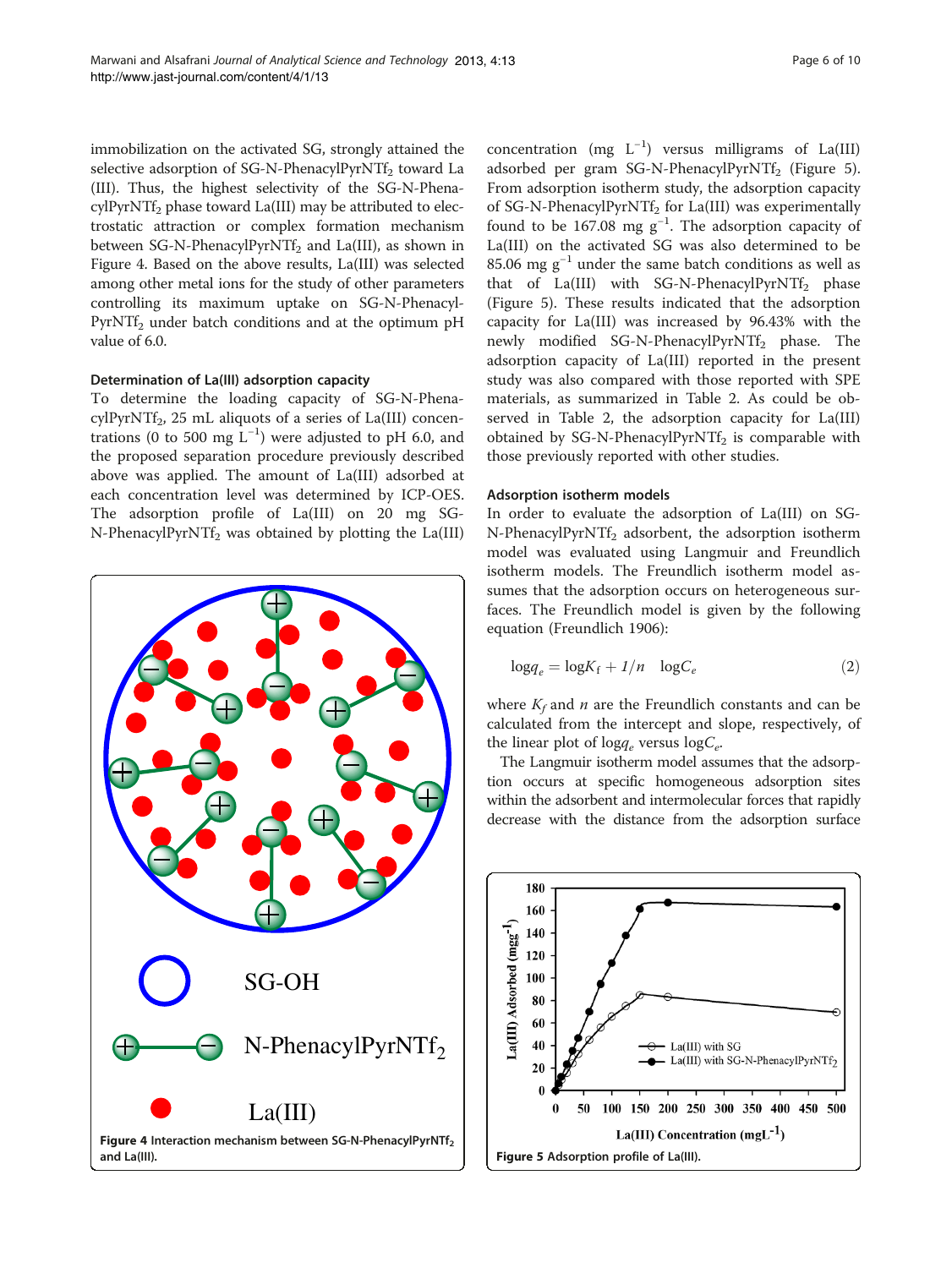#### <span id="page-6-0"></span>Table 2 Comparison of SG-N-PhenacylPyrNTf<sub>2</sub> adsorption capacity for La(III) reported in the present study with other SPE materials

| <b>SPE</b> material                         | <b>Adsorption capacity</b><br>$(mq q^{-1})$ | Reference                       |
|---------------------------------------------|---------------------------------------------|---------------------------------|
| SG-N-PhenacylPyrNTf <sub>2</sub>            | 167.08                                      | Present study                   |
| H,PEG400, PW <sup>a</sup>                   | 220.80                                      | (Zhang et al. 2009)             |
| H,PEG400, PMo                               | 214.40                                      | (Zhang et al. 2009)             |
| TA-MWCNTsb                                  | 5.35                                        | (Tong et al. 2011)              |
| MRH <sup>c</sup>                            | 175.40                                      | (Awwad et al.<br>2010)          |
| Turbinaria conoides<br>biomass              | 154.70                                      | (Vijayaraghavan<br>et al. 2010) |
| Powderized leaves of<br>Platanus orientalis | 28.65                                       | (Sert et al. 2008)              |
| MI TBC <sup>d</sup>                         | 120.00                                      | (Chen 2010)                     |
| XAD-4-OVSC <sup>e</sup>                     | 2.30                                        | (Jain et al. 2001)              |

<sup>a</sup>Polyethyleneglycol (PEG)-phosphomolybdic (PMo)/phosphotungstic (PW) heteropolyacids; <sup>b</sup>multiwalled carbon nanotube modified with tannic acid;<br><sup>S</sup>modified rice Husk activated carbon; <sup>d</sup>modified low-temperature bamboo modified rice Husk activated carbon; <sup>d</sup>modified low-temperature bamboo charcoal; <sup>e</sup>amberlite XAD-4-o-vanillinsemicarbazone.

(Unlü and Ersoz [2006](#page-9-0)). The Langmuir model is described by the following equation (Langmuir [1916](#page-9-0)):

$$
C_e/q_e = (C_e/Q_o) + 1/Q_o b \tag{3}
$$

where  $C_e$  corresponds to the equilibrium concentration of the metal ion in the supernatant (mg mL<sup>-1</sup>) and  $q_e$  represents the amount of metal ion per gram of the adsorbent (mg  $g^{-1}$ ). The symbols  $Q_0$  and  $b$  refer to Langmuir constants for SG-N-PhenacylPyrNTf<sub>2</sub> and are related to the maximum La(III) adsorption capacity (mg  $g^{-1}$ ) and affinity parameter (L mg−<sup>1</sup> ), respectively. Langmuir constants can be obtained from a linear plot of  $C_{\rm e}/q_{\rm e}$  against  $C_{\rm e}$  with a slope and intercept equal to  $1/Q_0$  and  $1/Q_0 b$ , respectively. In addition, the essential characteristics of the Langmuir adsorption isotherm can be represented in terms of a dimensionless constant separation factor or equilibrium parameter,  $R_L$ , which is defined as  $R_L = 1/(1 + bC_o)$ , where *b* is the Langmuir constant, indicating the nature of adsorption and the shape of the isotherm, and  $C<sub>o</sub>$  is the initial concentration of the analyte of interest. The  $R_L$  value indicates the type of the isotherm, and  $R_L$  values lying between 0 and 1 indicates that the conditions were favorable for the adsorption process (McKay et al. [1982](#page-9-0)).

After evaluating both Freundlich and Langmuir isotherm models, it was found that adsorption isotherm data were well fit with the Langmuir model based on the least square fit. A close examination of Figure 6 reveals that a linear plot with correlation coefficient  $(R^2)$  value of 0.99 is obtained when plotting  $C_{\rm e}/q_{\rm e}$  against  $C_{\rm e}$ . This result confirmed the validity of Langmuir adsorption isotherm model for the adsorption process of La(III) on SG-N-PhenacylPyrNTf<sub>2</sub>. In consequence, adsorption isotherm data indicated that the adsorption process was mainly monolayer on a homogeneous adsorbent surface.

The corresponding fitting parameters of  $Q_0$  and b of Langmuir isotherm model were also calculated and found to be 165.39 mg  $g^{-1}$  and 0.27 L mg<sup>-1</sup>, respectively. The  $R_L$  value of La(III) adsorption on SG-N-Phena $cylPyrNTf<sub>2</sub>$  was also determined to be 0.02, supporting a highly favorable adsorption process based on the Langmuir adsorption isotherm model. It is also of interest to notice that the La(III) adsorption capacity (165.39 mg g−<sup>1</sup> ) calculated from Langmuir equation was strongly consistent with that  $(167.08 \text{ mg g}^{-1})$  experimentally obtained from the adsorption isotherm study.

#### Effect of contact time

The influence of shaking time is an important factor for evaluating the affinity of  $SG-N-P$  henacylPyrNTf<sub>2</sub> to La (III). The recommended static technique was carried out with a contact time varied from 2.5 to 60.0 min. Results of the effect of shaking time on the adsorption of La(III) on SG-N-PhenacylPyrNTf<sub>2</sub> phase provided that the  $SG-N-PhenacyIPyrNTf<sub>2</sub>$  had rapid adsorption kinetics for La(III). As illustrated in Figure [7](#page-7-0), over 152 mg  $g^{-1}$  La (III) was absorbed by the SG-N-PhenacylPyrNTf<sub>2</sub> phase after only 10 min of the equilibrium period. The loading capacity of La(III) was also raised up to more than 159 mg  $g^{-1}$  after 30 min until the maximum adsorption of SG-N-PhenacylPyrNTf<sub>2</sub> for La(III) was reached to 167.08 mg  $g^{-1}$  after 60 min.

#### Kinetic models

In order to analyze the uptake kinetic mechanism of La(III) adsorption on SG-N-PhenacylPyrNTf<sub>2</sub>, several kinetic models were evaluated to find kinetic adsorption parameters correctly representing the nature of adsorption process. Conventionally, the kinetics of metal ion

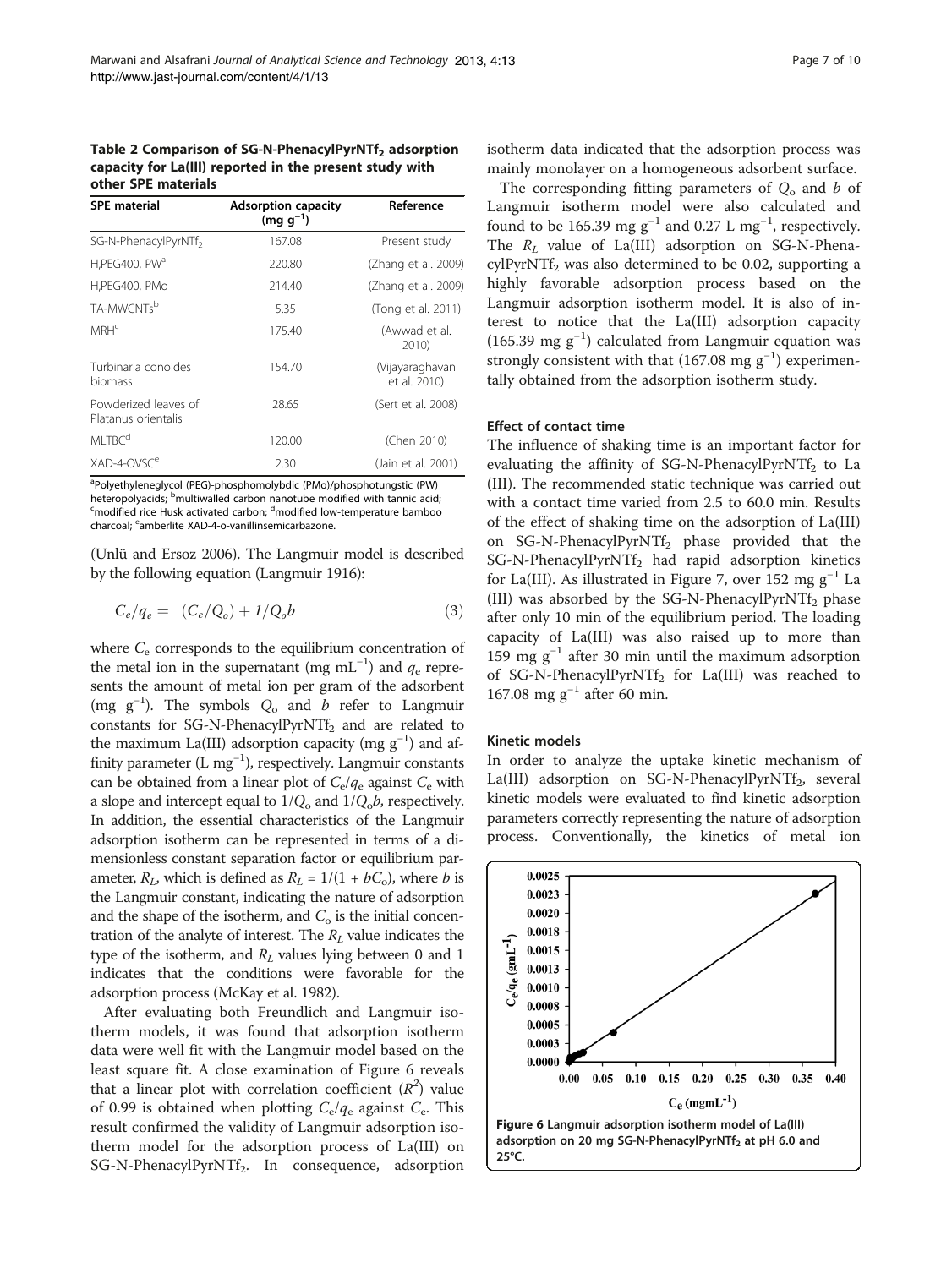adsorption is described following the expressions originally given by Lagergren, known as the pseudo first-order adsorption, which are special cases for the general Langmuir rate equation (Wu et al. [2001](#page-9-0)). The pseudo firstorder equation can be given by the following equation:

$$
\log(q_e - q_t) = \log q_e - (k_1/2.303)t \tag{4}
$$

where  $q_e$  (mg g<sup>-1</sup>) and  $q_t$  (mg g<sup>-1</sup>) are the amount of adsorption at equilibrium and at time  $t$  (min), respectively, and  $k_1$  denotes the adsorption rate constant of pseudo first-order adsorption (min<sup>-1</sup>). The adsorption rate constant  $k_1$  and adsorption capacity  $q_e$  can be calculated from the slope and intercepts of the plot of  $log(q_e - q_t)$ against t.

In addition, the kinetics of La(III) adsorption on SG- $N-PhenacyIPyrNTf<sub>2</sub>$  was fit by the pseudo second-order kinetic model, which can be expressed as follows (Rao et al. [2009\)](#page-9-0):

$$
t/q_t = 1/v_o + (1/q_e)t
$$
\n(5)

where  $v_{o} = k_2 q_{e}^{2}$  is the initial adsorption rate (mg g<sup>-1</sup>  $\text{min}^{-1}$ ) and  $k_2$  (g  $\text{mg}^{-1}$   $\text{min}^{-1}$ ) corresponds to the rate constant of the pseudo second-order adsorption;  $q_e$  $(mg g<sup>-1</sup>)$  is the amount of metal ion adsorbed at equilibrium, and  $q_t$  (mg  $g^{-1}$ ) refers to the amount of metal ion on the adsorbent surface at any time  $t$  (min). Kinetic parameters of  $q_e$  and  $v_o$  can be obtained from the slope and intercept, respectively, of the linear plots of  $t/q_t$ versus t.

Adsorption kinetics data were well fit by the pseudo second-order model (Figure 8). The correlation coefficient  $(R<sup>2</sup>)$  factor was found to be 0.99, indicating that the pseudo second-order adsorption is more reliable and accurate. Kinetic parameters of  $q_e$  and  $v_o$  were found to be 168.18 mg  $g^{-1}$  and 167.40 mg  $g^{-1}$  min<sup>-1</sup>, respectively, and  $k_2$  was determined to be 0.01 g mg<sup>-1</sup> min<sup>-1</sup> of La(III) adsorption on the SG-N-PhenacylPyrNTf<sub>2</sub> phase. The La(III) adsorption capacity on SG-N-PhenacylPyrNTf<sub>2</sub> obtained from the pseudo second-order kinetic model (168.18 mg g<sup>-1</sup>) was also closely related to those obtained from adsorption isotherm experiments (167.08 mg  $g^{-1}$ ) and from the Langmuir isotherm model (165.39 mg  $g^{-1}$ ), supporting the highest applicability of the pseudo second-order nature of the La(III) adsorption by  $SG-N-PhenacyIPyrNTf<sub>2</sub>$  and the validity of Langmuir adsorption isotherm model.

# Performance of method in analytical applications Effect of interfering ions

The effect of coexisting ions on the % extraction of La (III) was studied under optimized conditions in order to evaluate the applicability of proposed method for analytical applications in analyzing real samples. Model standard solutions containing fixed amount of 1 mg  $L^{-1}$  La (III) with either individual or mixed matrix ions were treated according to the recommended procedure. The tolerance limit of coexisting ions is defined as the largest amount making the recovery of analyte less than 90%. Results shown in Table [3](#page-8-0) displayed that the extraction of La(III) was not affected by the medium composition containing either individual or mixed ions. This may be due to the low adsorption capacity or rate for interfering ions toward the SG-N-PhenacylPyrNTf<sub>2</sub> phase. Thus, it can be clearly concluded that the newly modified SG-N  $-P$ henacylPyrNTf<sub>2</sub> phase has high selectivity toward La(III) when compared to other interfering ions, and the proposed method can be implemented for the determination of La (III) in real samples.

## Application of the proposed method

In order to evaluate the applicability of the proposed procedure for the determination of targeted metal ion, the method was applied for the determination of La(III)

<span id="page-7-0"></span>

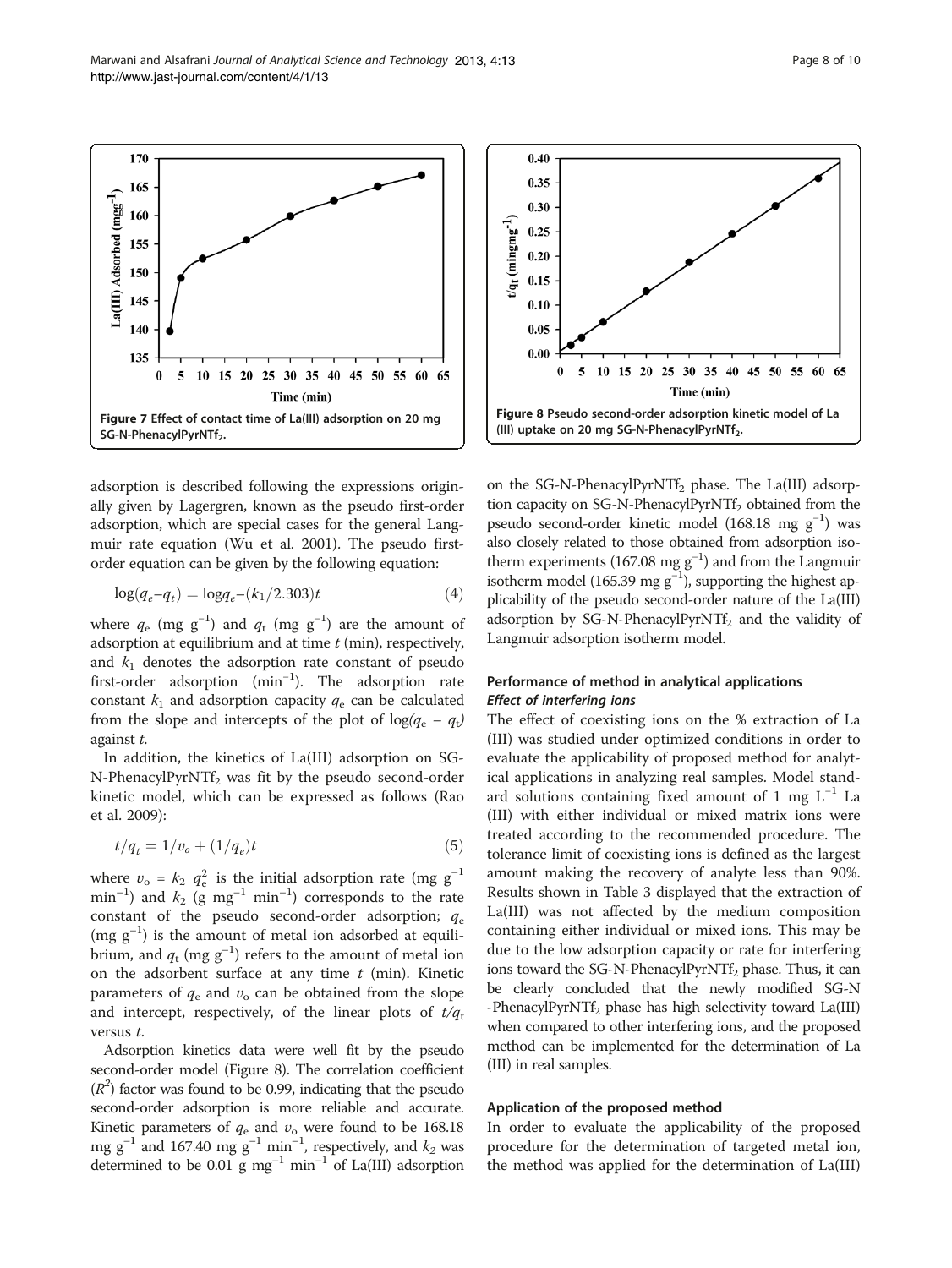<span id="page-8-0"></span>Table 3 Effect of matrix interferences on the extraction of 1 mg L<sup>-1</sup> La(III) on 20 mg SG-N-PhenacylPyrNTf<sub>2</sub> (N = 3)

| <b>Coexisting ions</b>            | Concentration (mg $L^{-1}$ ) | % Extraction of La(III) |  |
|-----------------------------------|------------------------------|-------------------------|--|
| $Na^{+}$ , $K^{+}$ , $NH_{4}^{+}$ | 7,000                        | 97.13                   |  |
| $Ca^{2+}$ , Mg <sup>2+</sup>      | 7,000                        | 98.07                   |  |
| $\mathsf{Cd}^{2+}$                | 600                          | 97.43                   |  |
| $Co2+Fe2+$                        | 600                          | 96.04                   |  |
|                                   | 600                          | 95.57                   |  |
| $Ni2+$                            | 600                          | 98.30                   |  |
| $Pb^{2+}$                         | 600                          | 96.36                   |  |
| $Al^{3+}$                         | 300                          | 98.25                   |  |
| $Cr^{3+}$                         | 300                          | 97.86                   |  |
| $CI^{-}$ , $F^{-}$ , $NO_{3}^{-}$ | 4,000                        | 98.39                   |  |
| $CO_3^{2-}$ , $SO_4^{2-}$         | 3,000                        | 97.77                   |  |

in real water samples. For the analysis of water samples, four different water samples, including drinking, lake, sea, and tap water, were collected from Jeddah in Saudi Arabia. Water samples were analyzed using the standard addition method under the same batch conditions as above. Results displayed in Table 4 demonstrated that the % extraction of La(III) was in the range of 94.85% to 98.66%. Thus, the proposed method promoted the proportionality of SG-N-PhenacylPyrNTf<sub>2</sub> for the determination of La(III) in real water samples.

#### Conclusions

In this study, the immobilization of N-PhenacylPyrNTf<sub>2</sub> on activated SG, as a new solid phase extractor (SG-N-PhenacylPyrNTf<sub>2</sub>), was successfully accomplished via electrostatic interaction. The SG-N-PhenacylPyrNTf<sub>2</sub> phase attained a perfect selectivity for the extraction

#### Table 4 Determination of La(III) at different concentrations in real water samples using 20 mg SG-N-PhenacylPyrNTf<sub>2</sub>

| <b>Samples</b> | Added<br>$(mg L^{-1})$ | <b>Unadsorbed</b><br>$(mg L^{-1})$ | Extraction (%) |
|----------------|------------------------|------------------------------------|----------------|
| Tap water      | 1                      | 0.02                               | 98.00          |
|                | 5                      | 0.13                               | 97.42          |
|                | 10                     | 0.39                               | 96.15          |
| Lake water     | 1                      | 0.01                               | 98.66          |
|                | 5                      | 0.14                               | 97.22          |
|                | 10                     | 0.45                               | 95.50          |
| Seawater       | 1                      | 0.03                               | 97.40          |
|                | 5                      | 0.15                               | 97.02          |
|                | 10                     | 0.52                               | 94.85          |
| Drinking water | 1                      | 0.02                               | 98.46          |
|                | 5                      | 0.11                               | 97.76          |
|                | 10                     | 0.36                               | 96.45          |

and determination of La(III) in aqueous solution even in the presence of plentiful interfering ions. Results also demonstrated that adsorption isotherm data for La(III) adsorption on the SG-N-PhenacylPyrNTf<sub>2</sub> phase were well fit with the Langmuir classical adsorption isotherm model, providing that the formation of a monolayer over a homogeneous adsorbent surface. Moreover, kinetic isotherm data displayed that the adsorption of La (III) on the SG-N-PhenacylPyrNTf<sub>2</sub> phase obeyed a pseudo second-order kinetic reaction. Ultimately, the developed method can be applied and effectively utilized for the determination of La(III) in natural water samples with acceptable and reliable results.

#### Competing interests

The authors declare that they have no competing interests.

#### Authors' contributions

HMM designed the study and guided the research. AEA prepared sample solutions, carried out measurements, and drafted the manuscript. HMM modified the manuscript. Both authors read and approved the final manuscript.

#### Acknowledgements

The authors gratefully acknowledge the Department of Chemistry and Center of Excellence for Advanced Materials Research (CEAMR) at King Abdulaziz University for providing research facilities.

#### Received: 20 April 2013 Accepted: 2 September 2013 Published: 11 Sep 2013

#### References

- Anderson JL, Armstrong DW, Wei G (2006) Ionic liquids in analytical chemistry. Anal Chem 78:2893–2902
- Awwad NS, Gad HM, Ahmad MI, Aly HF (2010) Sorption of lanthanum and erbium from aqueous solution by activated carbon prepared from rice husk. Colloids Surf B 81:593–599
- Ayata S, Bozkurt SS, Ocakoglu K (2011) Separation and preconcentration of Pb(II) using ionic liquid-modified silica and its determination by flame atomic absorption spectrometry. Talanta 84:212–215
- Aydin FA, Soylak M (2007) A novel multi-element coprecipitation technique for separation and enrichment of metal ions in environmental samples. Talanta 73:134–141
- Cai Y, Jiang G, Liu J, Zhou Q (2003) Multiwalled carbon nanotubes as a solid-phase extraction adsorbent for the determination of bisphenol A, 4-n-nonylphenol, and 4-tert-octylphenol. Anal Chem 75:2517–2521
- Chen Q (2010) Study on the adsorption of lanthanum (III) from aqueous solution by bamboo charcoal. J Rare Earths 28:125–131
- Cui Y, Chang X, Zhu X, Luo H, Hu Z, Zou X, He Q (2007) Chemically modified silica gel with p-dimethylaminobenzaldehyde for selective solid-phase extraction and preconcentration of Cr(III), Cu(II), Ni(II), Pb(II) and Zn(II) by ICP-OES. Microchem J 87:20–26

Dean JR (1998) Extraction methods for environmental analysis. Wiley, New York

- Duran C, Gundogdu A, Bulut VN, Soylak M, Elci L, Sentürk HB, Tüfekci M (2007) Solid-phase extraction of Mn(II), Co(II), Ni(II), Cu(II), Cd(II) and Pb(II) ions from environmental samples by flame atomic absorption spectrometry (FAAS). J Hazard Mater 146:347–355
- Farajzadeh MA, Bahram M, Zorita S, Mehr BG (2009) Optimization and application of homogeneous liquid-liquid extraction in preconcentration of copper (II) in a ternary solvent system. J Hazard Mater 161:1535–1543
- Freundlich H (1906) Über die adsorption in lösungen (adsorption in solution). Z Phys Chem 57:384–470
- Gaikwad AG, Damodaran AD (1993) Solvent extraction studies of holmium with acidic extractants. Sep Sci Technol 28:1019–1030
- Han DM, Fang GZ, Yan XP (2005) Preparation and evaluation of a molecularly imprinted sol–gel material for on-line solid-phase extraction coupled with